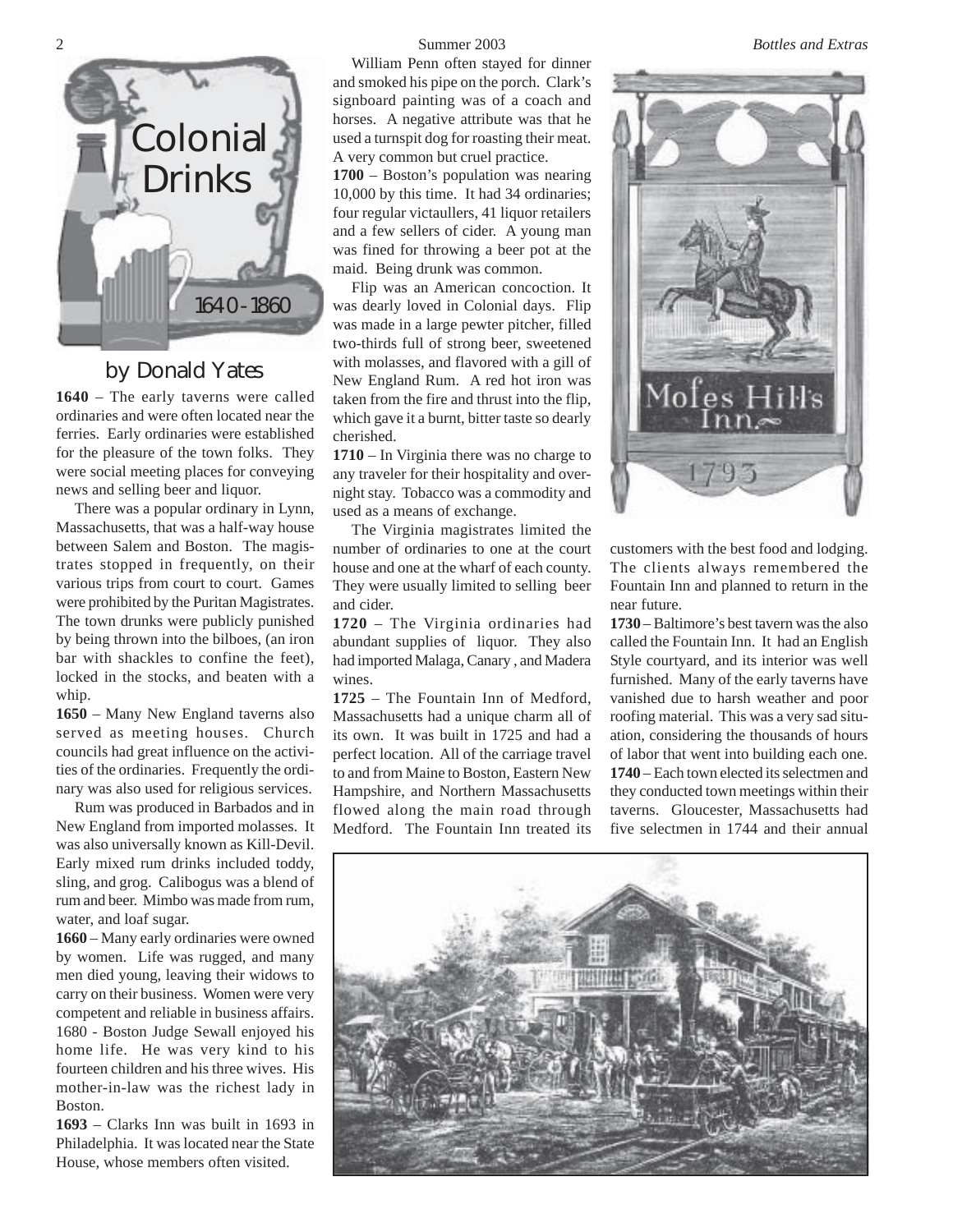### *Bottles and Extras* Summer 2003 3



salary was five dollars.

**1750** – Tea and coffee came into general use during the same period. Coffee houses were popping up everywhere. People loved the odor of roasting coffee beans. One of the most notable establishments was the Boston Exchange Coffee House. It was a frightening seven stories high. They kept a register of marine news, ship arrivals, departures; and many prominent naval officers were registered there. President Monroe stayed there in 1817.

The tavern of the Moravian settlement in Bethlehem, Pennsylvania was called

"The Tavern Behind Nazareth." It was a substantial brick structure. In 1754, under its first owner, Josiah Schaub, a cooper, and his wife, Mary, it carried a signboard with a large rose. It was afterwards known as The Rose.

William Penn owned the land and charged the owners one red rose each year as payment.

Abbott's Tavern in Holden, Massachusetts was built in 1763, and was owned by three family generations of Abbotts. Their famous flip was known throughout the colonies, for its superior flavor and character. Most New England homes had their own loggerhead hung next to the fireplace ready for heating, and plunging into the next pitcher of flip.

Rum Punch was quite popular throughout New England and Virginia. It was made with oranges, lemons, limes, and pineapples, and a dash of rum.Sister Brandish of Harvard College baked homemade bread, and brewed her own beer. Good stuff!!!!

Many colonial taverns had their own specialty small beers. The residents brewed sassafras, birch, and spruce beers. They boiled roots and herbs with pumpkins and apple parings, and added sweeteners, such as maple syrup and molasses.

In England, the early Celts made and drank mead and cider. Wild honey and apple trees were plentiful.

Mead and Metheglin of fermented honey and herbs, has been made all over the world. They were both popular in England.

**1770** – The town selectmen of Cambridge, Massachusetts met at the Blue Anchor Tavern, and enjoyed dinner and drink. Drinks included Flip, Wine, and Punch.

> Ordination of new ministers was an occasion of great celebration, and they took place in the local tavern. At one Hartford Ordination, 24 people had dinner plus four bowls of toddy, 20 bowls of punch; five mugs of flip; 12 quarts of wine; three bottles of bitters; and 5 segars.



Green Dragon Tavern.



Sign-board of Three Crowns Tavers.

They did not have much room for food.

The Cromwell's Head Tavern of Boston was owned by the Bracket Family. It was a high class hotel and they served wine, punch, porter, and liquor. A Virginian, George Washington stayed at the Cromwell and conferred with Governor Shirley on military activities.